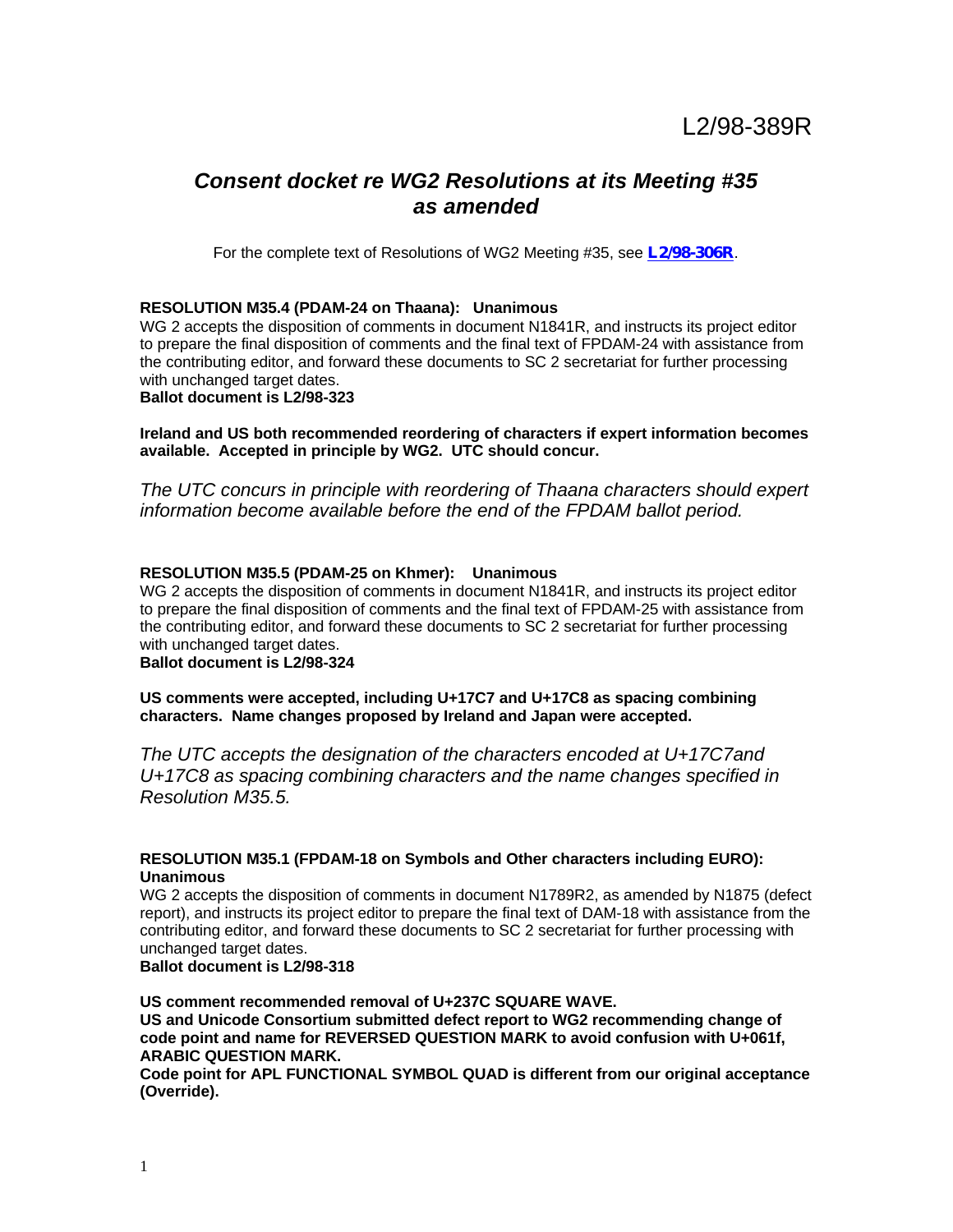- *1. removal of U+237C SQUARE WAVE*
- *2. moving the REVERSED QUESTION MARK from U+2047 to U+2426, and changing its name to SYMBOL FOR SUBSTITUTE FORM TWO*
- *3. encoding of APL FUNCTIONAL SYMBOL QUAD at U+2395.*

# **RESOLUTION M35.3 (PDAM-22 on Keyboard Symbols): Unanimous**

WG 2 accepts the disposition of comments in document N1816R, and instructs its project editor to prepare the final text of FPDAM-22 with assistance from the contributing editor, and forward these documents to SC 2 secretariat for further processing with unchanged target dates. **Ballot document is L2/98-320**

**Characters were repositioned and/or renamed on the basis of comments from the US and Ireland.**

*The UTC accepts the changes in names and code values specified in WG2 Resolution M35.3.*

# **RESOLUTION M35.6 (FPDAM-27 on Syriac): Unanimous**

WG 2 accepts the disposition of comments in document N1841R, and instructs its project editor to prepare the final disposition of comments and the final text of DAM-27 with assistance from the contributing editor, and forward these documents to SC 2 secretariat for further processing with unchanged target dates.

**Ballot document is L2/98-322**

**US comments recommended that MADDAH ABOVE, HAMZA ABOVE and HAMZA BELOW be encoded in the Basic Arabic block. Ireland and UK also recommended this change. US and Ireland also noted some corrections for names.**

*The UTC accepts the changes in names and character positions specified in WG2 Resolution M35.6.*

# **RESOLUTION M35.8 (FPDAM-23 on Bopomofo Extended and other characters): Unanimous**

WG 2 instructs its project editor to prepare the final disposition of comments based on agreements at meeting 35, and the final text of DAM-23 with assistance from the contributing editor, and forward these documents to SC 2 secretariat for further processing with unchanged target dates.

**Ballot document is L2/98-321**

**By accepting these name changes, the UTC revokes acceptance of the names EXTENDED BOPOMOFO YIN DEPARTING and EXTENDED BOPOMOFO YANG DEPARTING in L2/98- 090 [Motion #76-M5]. (Override)**

*The UTC accepts the changes in names specified in WG2 Resolution M35.8.*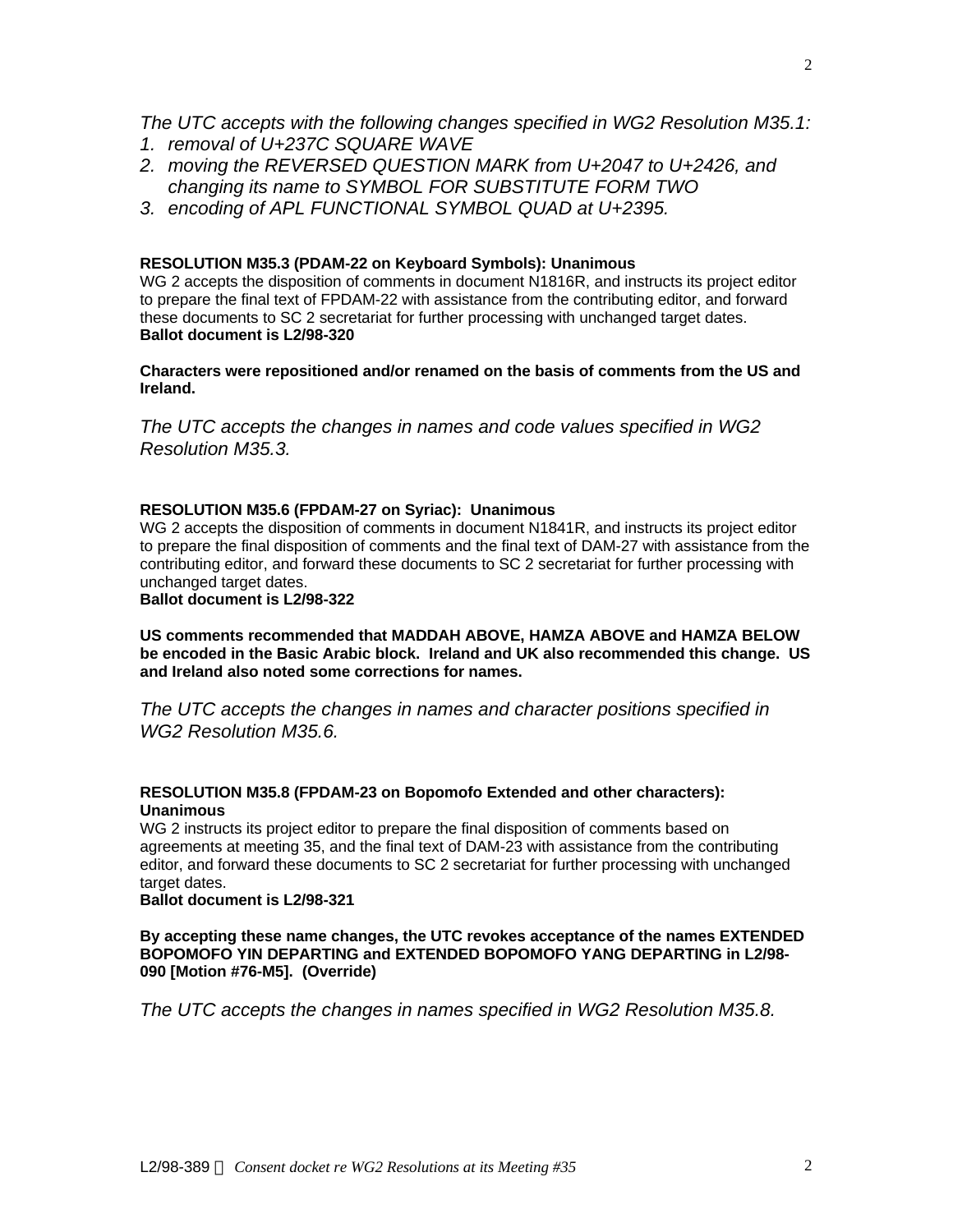## **RESOLUTION M35.11 (Mongolian script): Unanimous**

WG 2 accepts the 155 characters, their shapes, and their names in document N 1878, and assigns them to code positions in the range 1800 to 18AF, and 3 following additional characters in the General Punctuation Block:

- 202F NARROW NO BREAK SPACE
- 2048 QUESTION EXCLAMATION MARK
- 2049 EXCLAMATION QUESTION MARK

in the BMP. WG 2 further instructs its editor to:

- create a new sub division proposal, with the following target dates:WD 1998-09, FPDAM 1998-10, FDAM 1999-04 and AM 1999-07
- prepare registration request and FPDAM text, with assistance from China, Mongolia, and the contributing editor (for the three additional characters)
- forward these to SC 2 secretariat for further processing.

# **Ballot document is L2/98-327**

#### **New proposal. WG2 document N1878 is L2/98-369**

*The UTC accepts the 155 Mongolian script characters, and their shapes, names, and code positions in the range 1800 to 18AF. In addition, the UTC accepts the following 3 characters in the General Punctuation Block:*

- *202F NARROW NO BREAK SPACE*
- *2048 QUESTION EXCLAMATION MARK*
- *2049 EXCLAMATION QUESTION MARK*

# **RESOLUTION M35.12 (Additional Latin and other characters):**

#### **Ireland, Canada, Finland, Greece, China, Poland, Mongolia, Germany, US, Japan and UK - Approve; The Netherlands Abstained**

WG 2 accepts the 66 additional Latin and other characters, their code positions and names as listed in document N1884R2, and their shapes (from the appropriate source documents), for encoding in the BMP. WG 2 further instructs its editor to:

- create a new sub division proposal, with the following target dates:WD 1998-09, FPDAM 1998-10, FDAM 1999-04 and AM 1999-07
- prepare registration request and FPDAM text, with assistance from the contributing editor, and
- forward these to SC 2 secretariat for further processing.

**Ballot document is L2/98-329**

#### **Collection of characters from various sources. (See Appendix for summary)**

# **WG2 document N1884R2 is L2/98-372**

*The UTC accepts the 66 additional Latin and other characters except the SOFT SPACE, with names as listed in document N1884R2 and shapes derived from appropriate source documents, and concurs in their assigned code positions.*

#### **RESOLUTION M35.13 (PDAM-14 on Yi script): Unanimous**

WG 2 instructs its project editor to prepare the disposition of comments based on the agreements at meeting 35 as summarized in N1890, and the final text of FPDAM-14 with assistance from China and the contributing editor, and forward these documents to SC 2 secretariat for further processing with unchanged target dates.

**Ballot document is L2/98-333**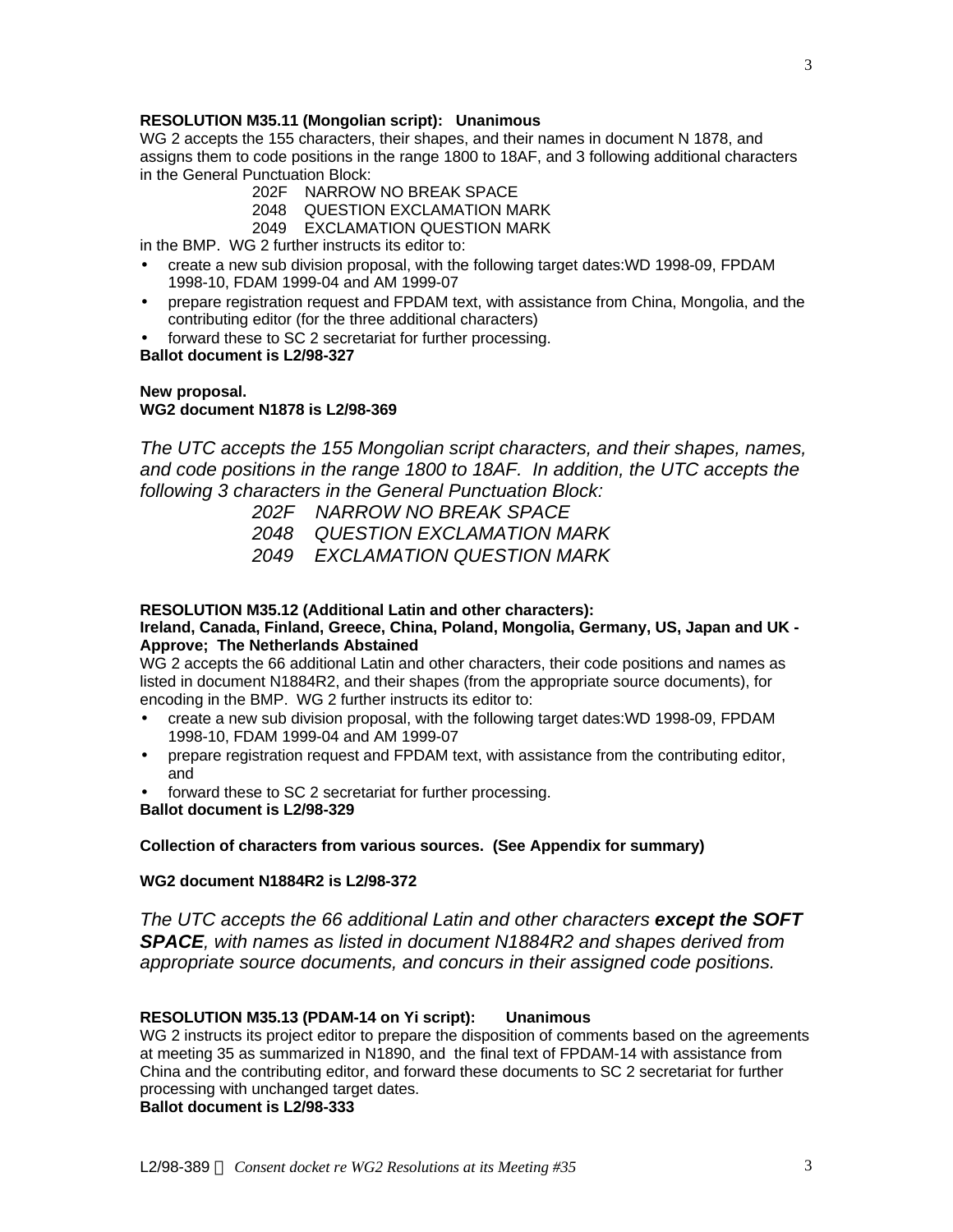**US voted to disapprove PDAM 14 (Yi script and Yi radicals) WG2 document N1890 addresses Yi radicals as well as Yi script.**

*The UTC accepts the changes in names and character positions specified in WG2 Resolution M35.13.*

#### **RESOLUTION M35.14 (PDAM-26 on Myanmar / Burmese): Unanimous**

WG 2 accepts the disposition of comments in document N1883R2, and instructs its project editor to prepare the final disposition of comments and the final text of FPDAM-26 with assistance from the contributing editor, and forward these documents to SC 2 secretariat for further processing with unchanged target dates. **Ballot document is L2/98-325**

**There were major changes to the original PDAM: removal of some characters, moving of others, and renaming of the script and all its characters.**

#### **WG2 document N1883R2 is L2/98-371**

*The UTC revokes its earlier acceptance of Burmese script [Motion #76-M3] in favor of the proposed encoding for Myanmar script in WG2 document N1883R2.*

**RESOLUTION M35.16 (PDAM-28 - Ideographic Description Characters): Unanimous** WG 2 accepts the 12 characters, their shapes, and their names in document N 1842R, and assigns them to code positions in the range 2FF0 to 2FFF in the BMP. WG 2 further instructs its editor to prepare the PDAM text, with assistance from China and the contributing editor, and forward these to SC 2 secretariat for further processing, with unchanged target dates. **Ballot document is L2/98-317 (Ideographic description characters)**

#### **New proposal.**

*The UTC accepts the 12 characters, their shapes and names as listed in document N1842R, and concurs in their assignment to code positions in the range 2FF0 to 2FFF.*

#### **RESOLUTION M35.18 (PDAM on Tibetan Extension): Unanimous**

WG 2 accepts the 25 additional Tibetan characters, their shapes, and their names based on documents N 1756, N1864, and N1880 and the discussion at meeting 35 - and assigns them to code positions in the range 0F00 to 0FFF, in the BMP. WG 2 further instructs its editor to:

- create a new sub division proposal, with the following target dates:WD 1998-09, PDAM 1998- 10, FPDAM 1999-04, FDAM 1999-08 and AM 1999-12
- prepare registration request and PDAM text, with assistance from China, and the contributing editor
- forward these to SC 2 secretariat for further processing.

**Ballot document is L2/98-331**

**The proposal on Extended Tibetan was provisionally accepted by the UTC in July [Motion #77-M5]. Provisional acceptance recognized that changes might occur at the WG2 meeting.**